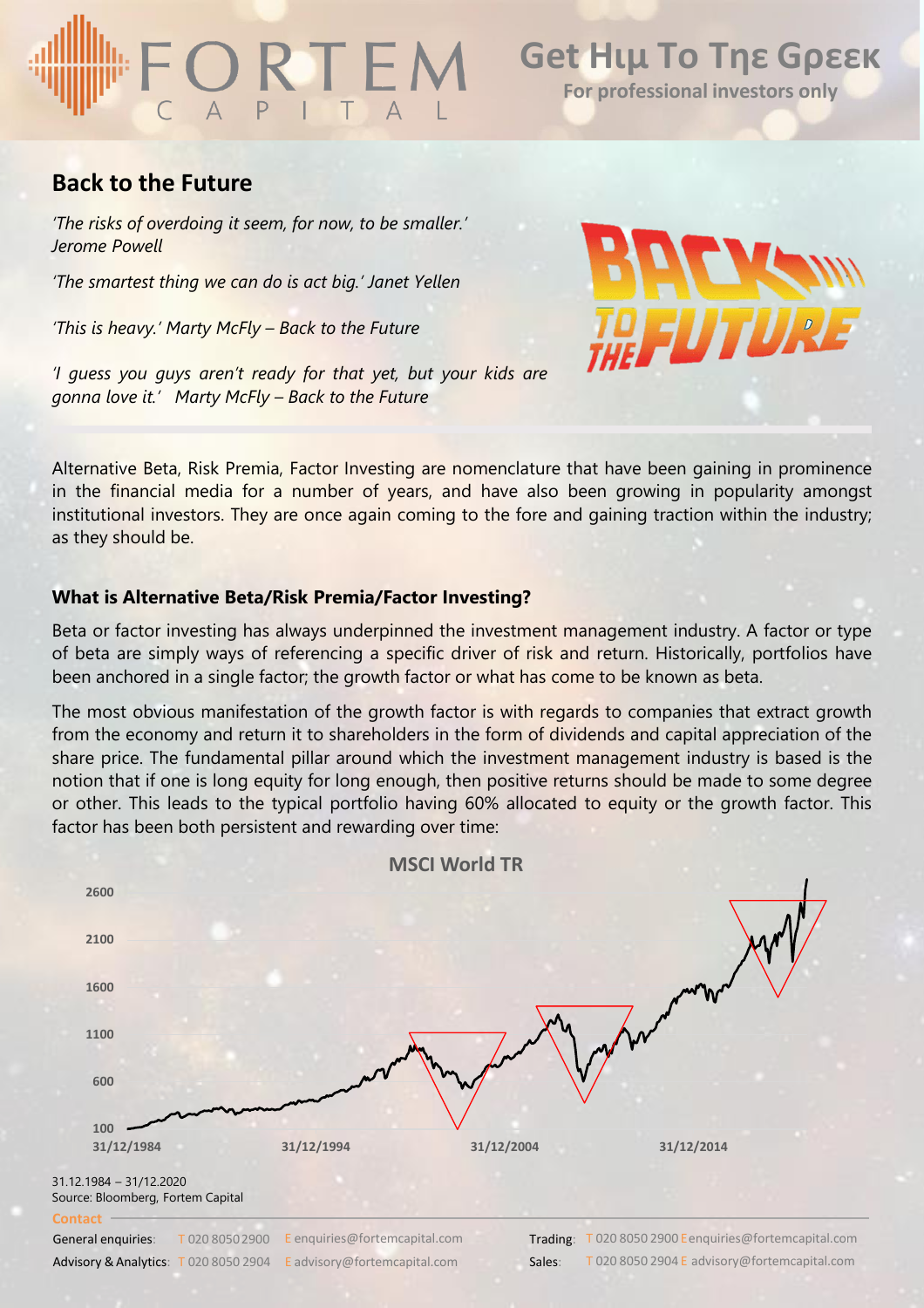However, in addition to the growth factor's undeniably attractive trait of persistent positive returns over time, it does have some less desirable attributes. Firstly, it is a volatile factor in isolation; an annualised volatility of 20% over that period is too rich for the vast majority of investors. Secondly, its returns are negatively skewed; it tends to crash, and those crashes tend to be short, sharp and very painful, whereas its recoveries tend to be more gradual and measured relatively speaking. This leads to decision risk for investors; many would have decided enough was enough and crystallised huge losses in 2008 and 2020 if invested purely in equity. And an unfortunate trait of human nature is that those same investors would likely finally succumb to re-entering the market at much higher levels - nobody likes seeing their neighbour getting rich while they are not.

Therefore, an element of diversification is required away from the growth factor in portfolios – the 40 of the 60/40. Historically the bond market has been the go to tool in order to achieve this. However, in a post QE / Modern Monetary Theory World bonds no longer function as a diversifier to the growth factor in portfolios; this is an objective truth.

NB This does not necessarily mean that bonds are going down, up or sideways over the next 1/3/5 years, *just that they no longer diversify exposure to the growth factor in portfolios.*

This has left the industry desperately searching for ways to meaningfully diversify its exposure to equity beta / the growth factor. There are alternative sources of beta and other factors that share that same persistence as the growth factor, but that are also completely uncorrelated to it, or indeed to each other, leading to portfolios with lower overall volatility and higher Sharpe Ratios. There are also a number of these other factors that have positively skewed returns, so whereas equity beta tends to crash downwards, they crash upwards, an incredibly useful characteristic when looking to insulate portfolios to some degree from the worst of equity market downturns.

## **What are these other factors or alternative betas?**



If one is looking to alternative sources of beta to diversify exposure to equity market beta or the growth factor, then two clearly stick out as inappropriate from the above. They happen to be two of the most popular factors within the space. If one is short volatility, or betting that implied volatility will be lower than realised volatility, it can be thought of as being short the VIX index, also known as the 'fear gauge'. To be short fear is to be long confidence, and that is of course going to be correlated to equity market returns. The classic carry trade of borrowing in DM currency in order to invest in EM currency for a yield pick up will perform particularly well in an environment in which the EM currency appreciates against the DM currency, likely concurrent with strong global growth and a supportive environment for equity beta and the growth factor.

#### **Contact**

General enquiries: Advisory & Analytics: T 020 8050 2904 E advisory@fortemcapital.com Sales:

T 020 8050 2900 E enquiries@fortemcapital.com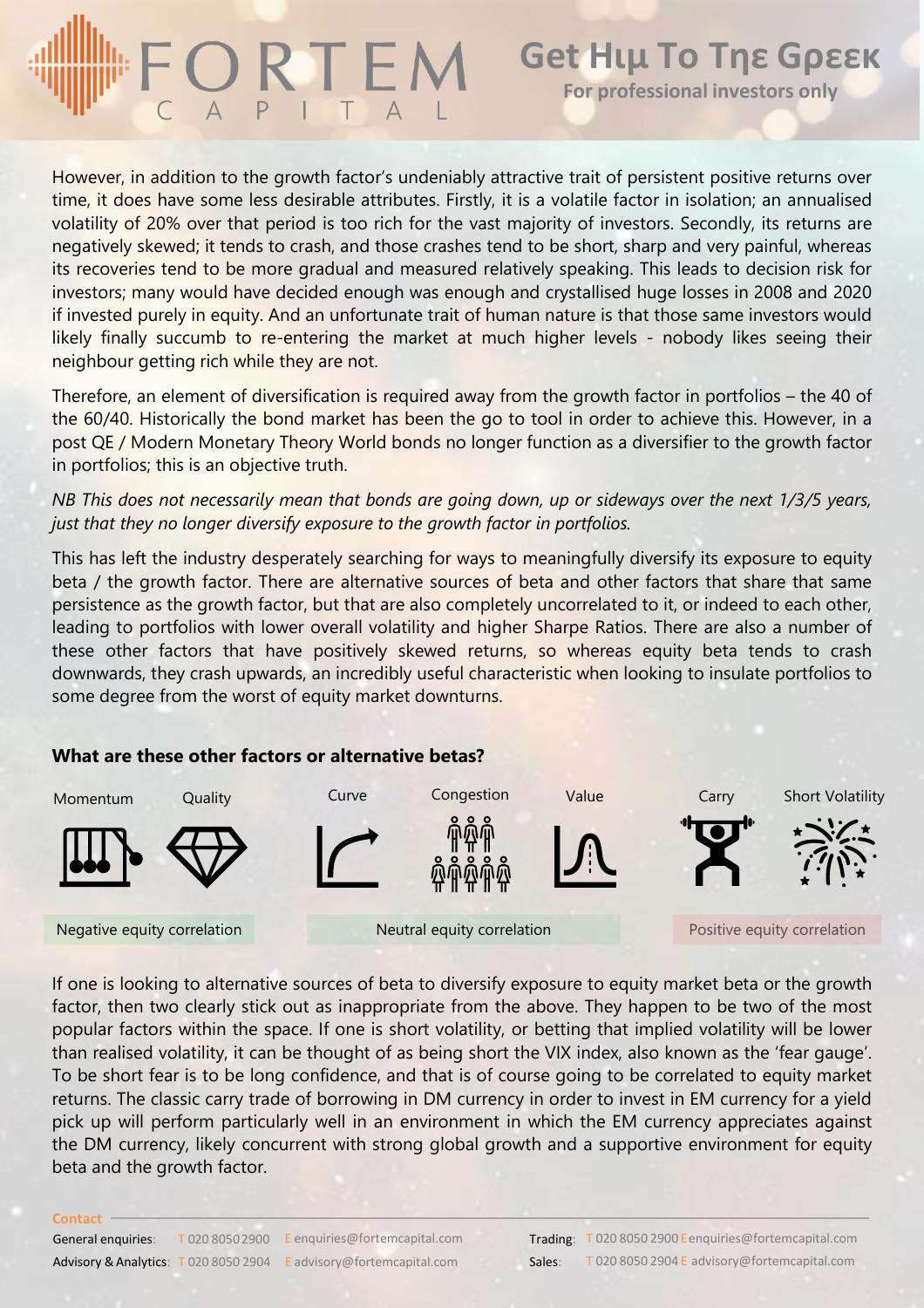It would therefore make sense that any strategy that looks to diversify away from the growth factor or equity market beta in portfolios, should not be heavily exposed to factors that are correlated to it. However, due to the rewards that have historically been available in short vol and carry strategies, they are two of the most popular within the alternative beta fund space. This is likely fine if the objective is purely to produce positive returns, but is definitely not if it is to diversify. Screening those strategies from the core of any strategy should ensure that the strategy is statistically uncorrelated to the growth factor.

#### **It can be taken further**

In addition to there being a number of alternative sources of beta or factors, available across most asset classes, which share in the growth factor's persistence, while being completely uncorrelated to it, there is another layer that can be added to increase confidence in a strategy's persistence of return. If the very reason that a persistent return exists is due to the fundamental make-up of a market, rather than any macroeconomic influence over it, then one can reasonably draw a conclusion over that return continuing into the future while any structural anomaly exists. These structural returns arise as a result of an idiosyncratic risk that is independent of traditional macroeconomics, and therefore independent of the risks driving the rest of a multi-asset portfolio, as well as independent of each other. Examples of these types of risk can be seen below.













Curve Weather Seasonality Taxation Rebalancing Congestion

## **Commodity Curve**



Commodities are accessed through futures. The shape of the futures curve tends to be upward sloping as a reflection of the cost of owning physical commodities, mainly storage. The further out on the curve one goes, the more cost is being transferred onto somebody else; a cost that must be paid. Like most rents, short term rent is more expensive, so the curve is concave. Since there are contracts with higher rent to be paid than others, an investor can short the contract on which the most rent must be paid, and go long that with the lowest risk-adjusted rent and make the difference while being insulated from parallel shifts in the curve i.e. not taking a view on the commodity itself. This return is structural and uncorrelated, occurring only as a result of the physical make-up of the market.

#### **Contact**

General enquiries: Advisory & Analytics: T 020 8050 2904 E advisory@fortemcapital.com Sales: T 020 8050 2900 E enquiries@fortemcapital.com

**Trading:** T 020 8050 2900 Eenquiries@fortemcapital.com T 020 8050 2904 E advisory@fortemcapital.com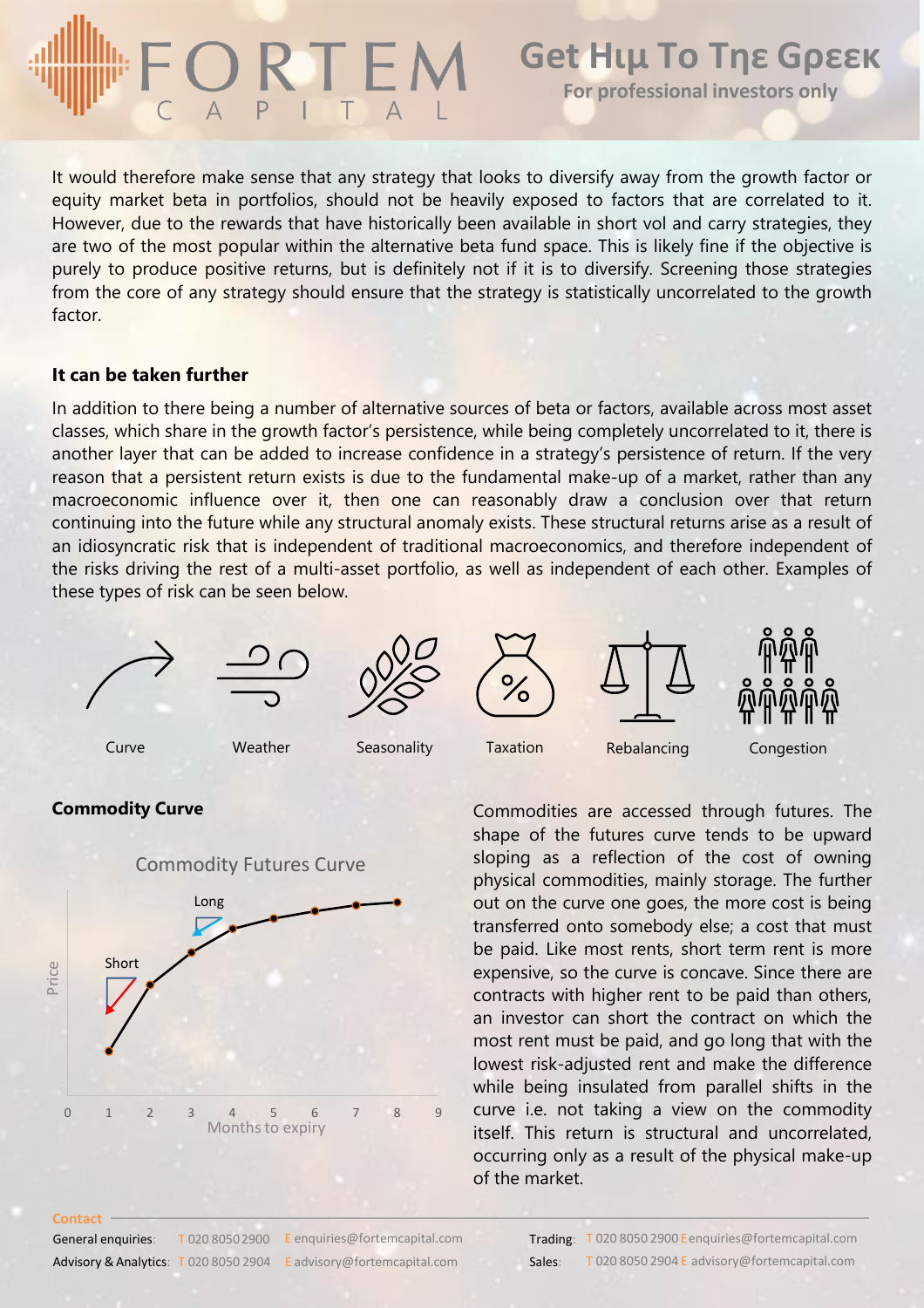# JRTEM

**Equity Congestion**

TESLA IV I Apartment Investment and Management Company Congestion strategies take advantage of price pressures driven by passive market participants. In equity markets, equity indices rebalance periodically and some companies drop out of the index while others are added. This is all telegraphed and so strategies can be constructed that short those companies leaving the index, while going long new entrants ahead of ETF and tracker funds' forced rebalances. This source of return is driven by the structural make-up of the equity market and has little to do with the general direction of travel for the asset class; it is uncorrelated.

These types of strategies are by no means riskless, but their risk drivers are idiosyncratic; separate and different to the risk drivers of the 60 & the 40 of the traditional multi-asset portfolio (the 60 & the 40 which now have the same overarching risk driver in the Fed), meaning that they can provide uncorrelated returns and therefore genuine diversification.

#### **Does it work?**

Yes. The Fortem Capital Alternative Growth Fund is composed of a number of strategies investing in alternative sources of beta or factors to the growth factor. The Fund is designed to produce positive returns, with low volatility, and most crucially with negligible correlation to the growth factor that dominates investment portfolios. The Fund launched into the most remarkable market on record, but it launched into a raging liquidity driven bull market, only with a huge bout of volatility in the middle: